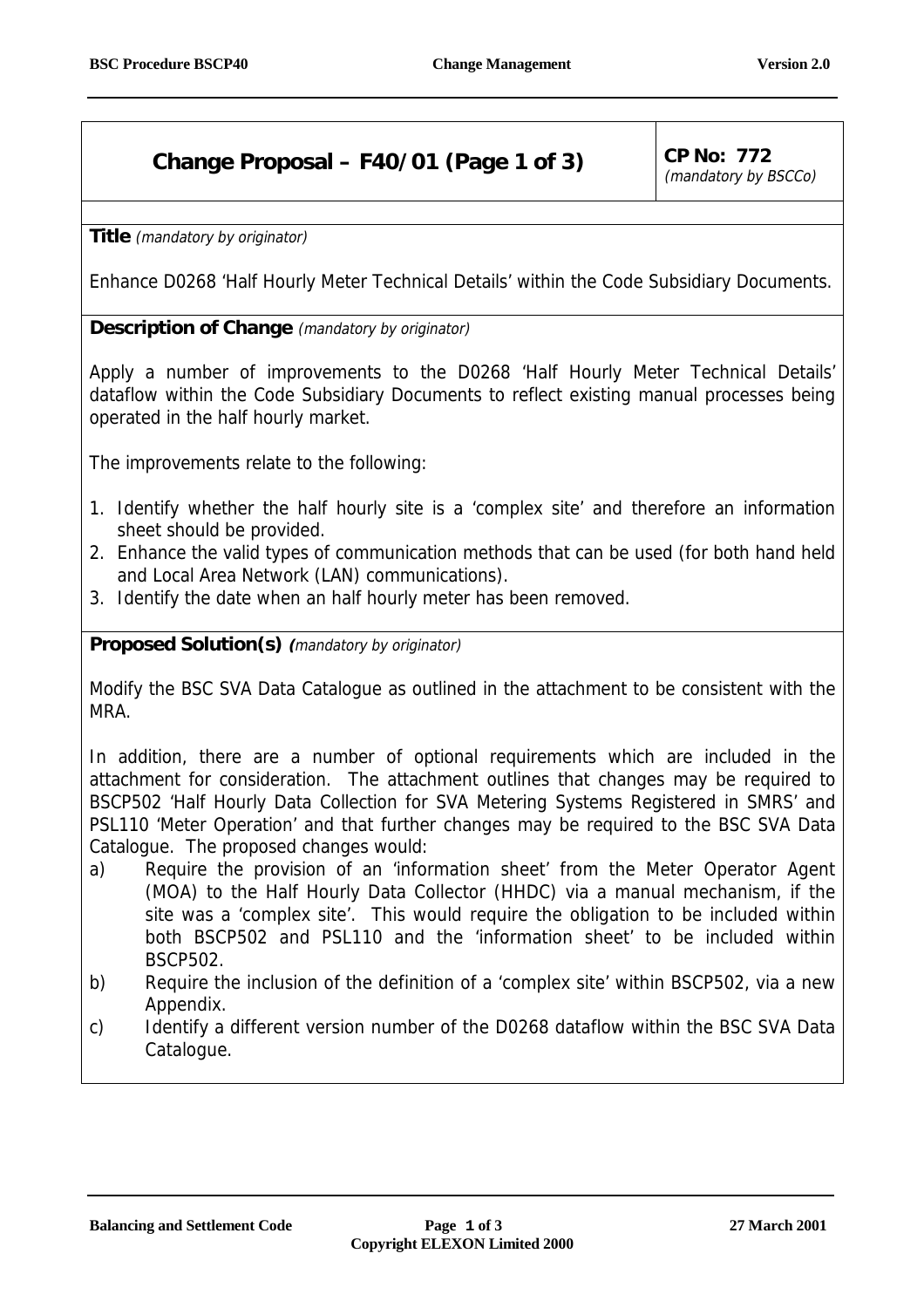## **Change Proposal – F40/01 (Page 2 of 2) CP No: 772**

(mandatory by BSCCo)

**Justification for Change** (mandatory by originator)

This CP formalises the existing manual processes being operated in the half hourly market and therefore proposes replacement of these activities and ensures consistency with the MRA DTC.

The following MRA DTC CPs have been raised to change the DTC:

- ! MRA DTC CP3131 'Modify the D0268 to include a 'complex site indicator' (equates to item 1 above);
- ! MRA DTC CP3132 'Amend the J0386 Communications Method in the D0268 for Hand Held' (equates to item 2 above);
- ! MRA DTC CP3133 'Amend the J0386 Communications Method in the D0268 for LAN (equates to item 2 above); and
- ! MRA DTC CP3134 'Add 'Date of Meter Removal' (J1269) to the D0268' (equates to item 3 above).

**Other Configurable Items Potentially Affected by Proposed Solution(s)** (optional by BSCCo)

BSCP502 and PSL110 may be impacted by this CP.

**Impact on Core Industry Documents** (optional by originator)

Data Transfer Catalogue (refer to Justification for Change).

**Related Changes and/or Projects** (mandatory by BSCCo)

None.

**Originator's Details:**

**BCA Name:** 

**Organisation:**

**Email Address:** 

**Date: 5th April 2002**

**Organisation:**